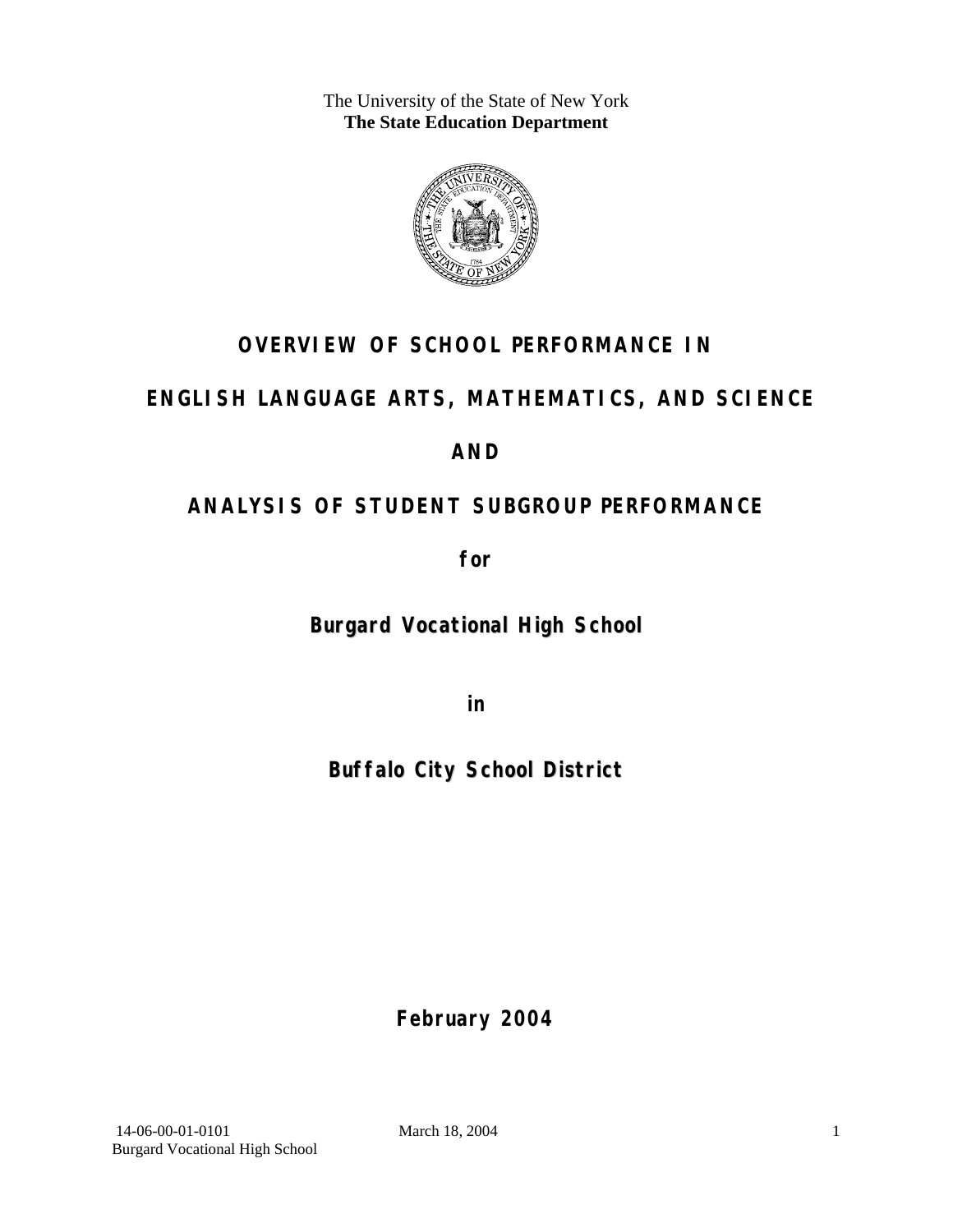#### **THE UNIVERSITY OF THE STATE OF NEW YORK**

#### **Regents of The University**

| Tonawanda             |
|-----------------------|
| <b>Hollis</b>         |
| Staten Island         |
| New Rochelle          |
| Peru                  |
| Huntington            |
| <b>North Syracuse</b> |
| New York              |
| <b>Belle Harbor</b>   |
| Buffalo               |
| Hartsdale             |
| Albany                |
| <b>Bronx</b>          |
| New York              |
| <b>Binghamton</b>     |
| Rochester             |

#### **President of The University and Commissioner of Education**

RICHARD P. MILLS

**Deputy Commissioner for Elementary, Middle, Secondary and Continuing Education**  JAMES A. KADAMUS

#### **Coordinator, School Operations and Management Services**

CHARLES SZUBERLA

#### **Coordinator, Information and Reporting Services**

MARTHA P. MUSSER

The State Education Department does not discriminate on the basis of age, color, religion, creed, disability, marital status, veteran status, national origin, race, gender, genetic predisposition or carrier status, or sexual orientation in its educational programs, services and activities. Portions of this publication can be made available in a variety of formats, including braille, large print or audio tape, upon request. Inquiries concerning this policy of nondiscrimination should be directed to the Department's Office for Diversity, Ethics, and Access, Room 530, Education Building, Albany, NY 12234. **Requests for additional copies of this publication may be made by contacting the Publications Sales Desk, Room 309, Education Building, Albany, NY 12234.** 

Please address all correspondence about this report that is not related to data corrections to:

*School Report Card Coordinator Information and Reporting Services Team New York State Education Department Room 863 EBA 89 Washington Avenue Albany, NY 12234*  E-mail: *RPTCARD@mail.nysed.gov*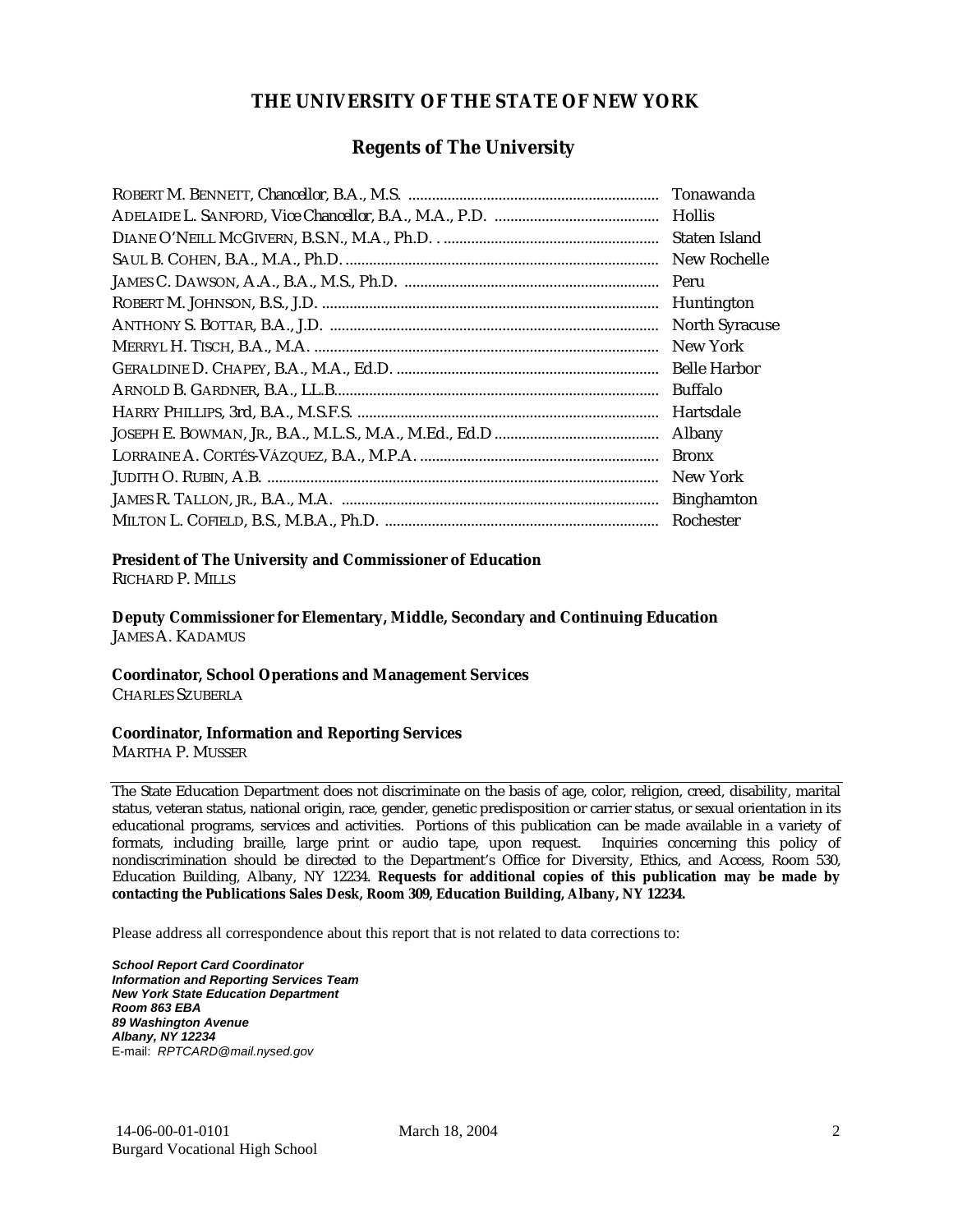The *New York State School Report Card* is an important part of the Board of Regents effort to raise learning standards for all students. It provides information to the public on student performance and other measures of school and district performance. Knowledge gained from the school report card on a school's strengths and weaknesses can be used to improve instruction and services to students.

The *New York State School Report Card* consists of three parts: the *Overview of School Performance in English Language Arts, Mathematics, and Science and Analysis of Student Subgroup Performance,* the *Comprehensive Information Report,* and the *School Accountability Report*. The *Overview and Analysis* presents performance data on measures required by the federal No Child Left Behind Act: English, mathematics, science, and graduation rate. Performance data on other State assessments can be found in the *Comprehensive Information Report*. The *School Accountability Report* provides information as to whether a school is making adequate progress toward enabling all students to achieve proficiency in English and mathematics.

State assessments are designed to help ensure that all students reach high learning standards. They show whether students are getting the foundation knowledge they need to succeed at the elementary, middle, and commencement levels and beyond. The State requires that students who are not making appropriate progress toward the standards receive academic intervention services.

In the *Overview*, performance on the elementary- and middle-level assessments in English language arts and mathematics and on the middle-level science test is reported in terms of mean scores and the percentage of students scoring at each of the four levels. These levels indicate performance on the standards from seriously deficient to advanced proficiency. Performance on the elementary-level science test is reported in terms of mean scores and the percentage of students making appropriate progress. Regents examination scores are reported in four score ranges. Scores of 65 to 100 are passing; scores of 55 to 64 earn credit toward a local diploma (with the approval of the local board of education). Though each elementary- and middle-level assessment is administered to students in a specific grade, secondary-level assessments are taken by students when they complete the coursework for the core curriculum. Therefore, the performance of students at the secondary level is measured for a student cohort rather than a group of students at a particular grade level. Students are grouped in cohorts according to the year in which they first entered grade 9.

The assessment data in the *Overview and Analysis* are for all tested students in the school, including general-education students and students with disabilities. In the *Overview*, each school's performance is compared with that of schools similar in grade level, district resources, and student needs as indicated by income and limited English proficiency (LEP) status. Each district's performance is compared with that of all public schools statewide. In the *Analysis*, performance is disaggregated by race/ethnicity, disability status, gender, LEP status, income level, and migrant status.

Explanations of terms referred to or symbols used in this part of the school report card may be found in the glossary on the last page. Further information on the school report card may be found in the guide, *Understanding Your School Report Card: February 2004*, available on the Information and Reporting Services Web site at www.emsc.nysed.gov/irts.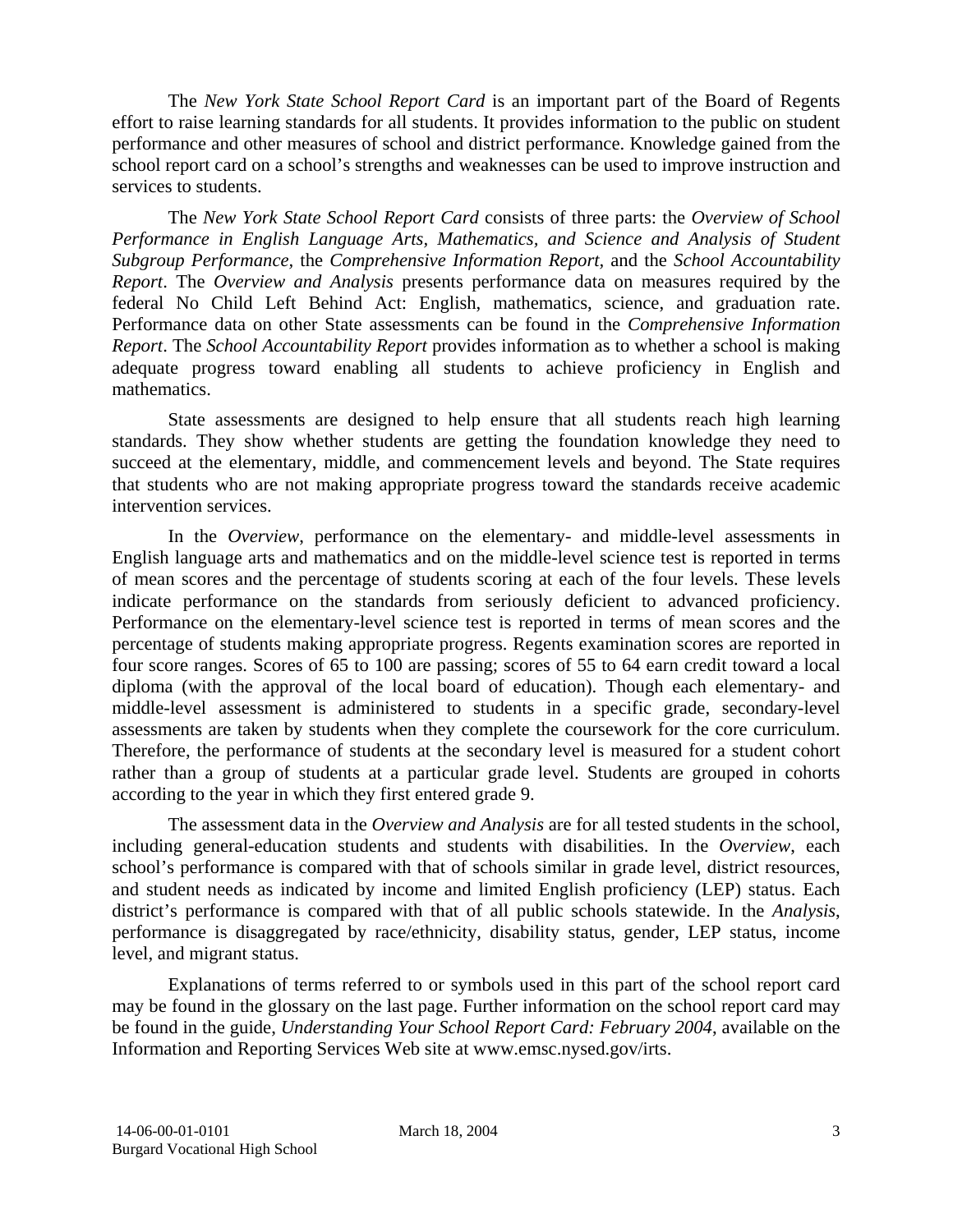# **Overview of School Performance in English Language Arts, Mathematics, and Science**

### **School Profile**

| Principal:<br>James Pautler | (716)838-7544<br>Phone: |                           |
|-----------------------------|-------------------------|---------------------------|
| <b>Organization</b>         | Grade Range             | <b>Student Enrollment</b> |
| $2002 - 03$                 | $9 - 12$                | 528                       |

| 2001–02 School District-wide Total Expenditure per Pupil | \$12,201 |
|----------------------------------------------------------|----------|
|----------------------------------------------------------|----------|

#### **2002–03 Percentage of Core Classes Taught by Highly Qualified Teachers\***

| <b>Number of Core</b><br><b>Classes</b> | <b>Percent Taught</b><br>by Highly<br>Qualified<br><b>Teachers</b> |
|-----------------------------------------|--------------------------------------------------------------------|
| 88                                      | 84%                                                                |

\*For the 2002-03 school year, SED is reporting that teachers of core classes are highly qualified if they are certified to teach those classes. However, No Child Left Behind (NCLB) imposes requirements beyond certification for some teachers to be considered highly qualified. In future years, when New York State uses the NCLB criteria for reporting, certified teachers must fulfill all NCLB requirements to be counted as highly qualified.

#### **2002–03 Percentage of Teachers with No Valid Teaching Certificate\***

| Number of<br><b>Teachers</b> | <b>Percent with No</b><br><b>Valid Teaching</b><br><b>Certificate</b> |
|------------------------------|-----------------------------------------------------------------------|
| 46                           | 20%                                                                   |

\*This count includes teachers with temporary licenses who do not have a valid permanent, provisional, or transitional teaching certificate.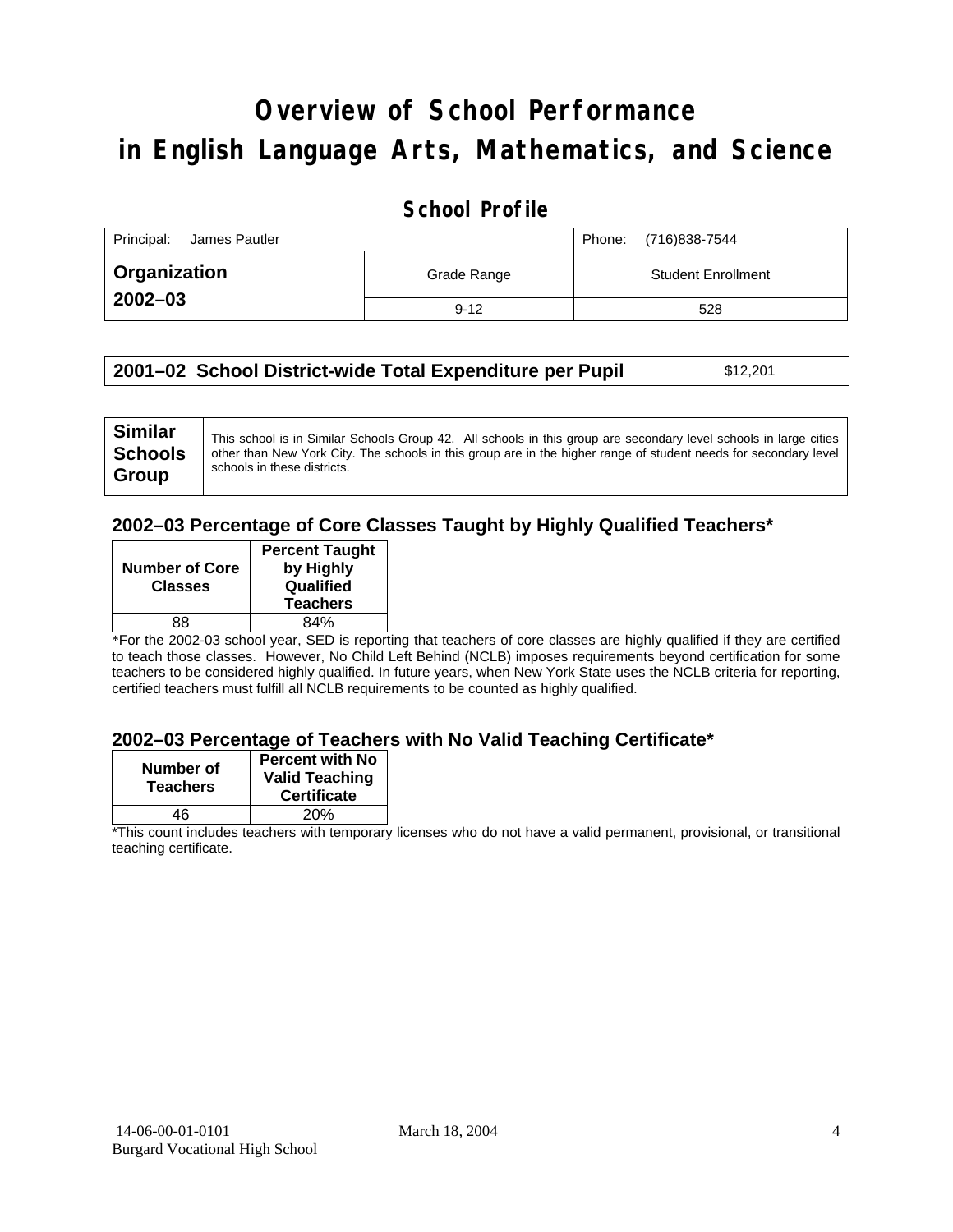### **High School English Achievement after Four Years of Instruction**

The graph and table below present performance of the 1997, 1998, and 1999 cohort members, four years after entering grade 9, in meeting the graduation assessment requirement in English. A score of 65 or above on the Regents comprehensive examination in English is considered passing. Only the highest score of each student is counted, regardless of how many times the student took the examination. In the graph, students passing approved alternatives to this examination are counted as scoring in the 65 to 84 range. RCT results are not included in the graph. In the first table, the numbers of students who met the graduation requirement by passing an approved alternative are listed separately. The second table shows the competency test performance of students with disabilities eligible for the safety net who did not score 55 or above on a Regents examination or approved alternative. Students who score 55 to 64 on the Regents examination in comprehensive English may be given credit towards a local high school diploma if allowed by the district board of education. The data in these tables and chart show the performance of the cohorts as of June 30<sup>th</sup> of the fourth year after first entering grade 9.



| English Graduation Requirement Achievement after Four Years of High School* |                                                                                                                                                                                                                                                                           |  |    |  |  |  |  |  |  |
|-----------------------------------------------------------------------------|---------------------------------------------------------------------------------------------------------------------------------------------------------------------------------------------------------------------------------------------------------------------------|--|----|--|--|--|--|--|--|
|                                                                             | <b>Cohort Members</b><br><b>Highest Score</b><br><b>Highest Score</b><br><b>Highest Score</b><br><b>Highest Score</b><br>Approved<br>Between 55 and 64<br>Between 85 and 100<br><b>Alternative Credit</b><br>Between 65 and 84<br>Between 0 and 54<br><b>All Students</b> |  |    |  |  |  |  |  |  |
| 1997 Cohort                                                                 | 65                                                                                                                                                                                                                                                                        |  | 36 |  |  |  |  |  |  |
| 1998 Cohort                                                                 | 64                                                                                                                                                                                                                                                                        |  |    |  |  |  |  |  |  |
| 1999 Cohort                                                                 | 56                                                                                                                                                                                                                                                                        |  | 34 |  |  |  |  |  |  |

\*Assessments used to determine counts in this table include the Regents examination in comprehensive English, the component retest in English, and approved alternatives.

| Performance of Students Who Took the Regents<br><b>Competency Tests in Reading and Writing to</b><br>Meet the Graduation Requirement* |                        |                                                |  |  |  |  |  |
|---------------------------------------------------------------------------------------------------------------------------------------|------------------------|------------------------------------------------|--|--|--|--|--|
|                                                                                                                                       | <b>Passed the RCTs</b> | <b>Failed RCT in Reading</b><br>and/or Writing |  |  |  |  |  |
| 1997 Cohort                                                                                                                           |                        |                                                |  |  |  |  |  |
| 1998 Cohort                                                                                                                           |                        |                                                |  |  |  |  |  |
| 1999 Cohort                                                                                                                           |                        |                                                |  |  |  |  |  |

\*Includes only students eligible for the safety net who did not score 55 or higher on the Regents examination or an approved alternative.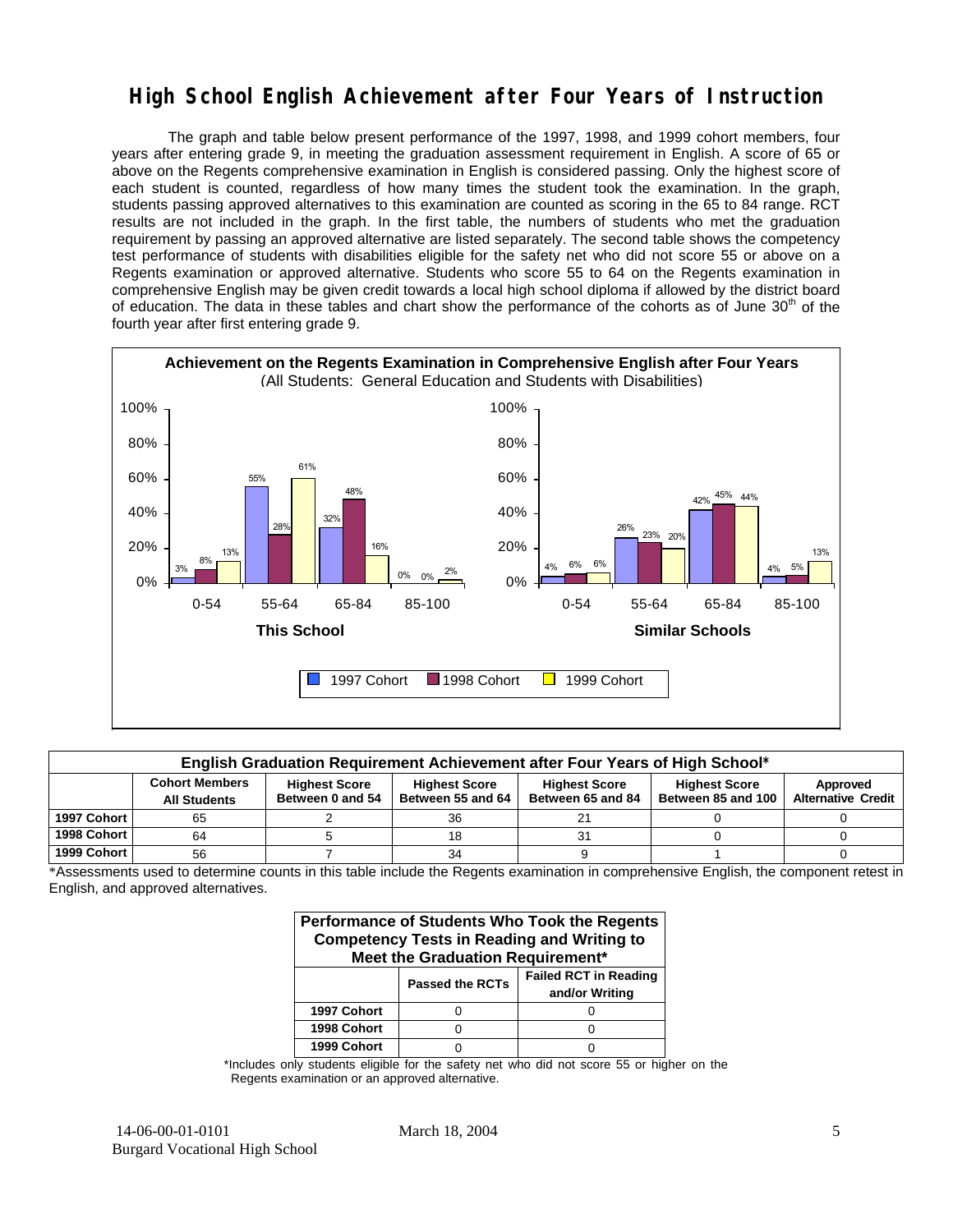### **High School Mathematics Achievement after Four Years of Instruction**

The graph and table below present performance of the 1997, 1998, and 1999 cohort members, four years after entering grade 9, in meeting the graduation assessment requirement in mathematics. A score of 65 or above on a Regents examination in mathematics is considered passing. Only the highest score of each student is counted, regardless of how many times the student took the examination. In the graph, students passing approved alternatives to these examinations are counted as scoring in the 65 to 84 range. RCT results are not included in the graph. In the first table, the numbers of students who met the graduation requirement by passing an approved alternative are listed separately. The second table shows the competency test performance of students with disabilities eligible for the safety net who did not score 55 or above on a Regents examination or approved alternative. Students who score 55 to 64 on a Regents examination in mathematics may be given credit towards a local high school diploma if allowed by the district board of education. The data in these tables and chart show the performance of the cohorts as of June  $30<sup>th</sup>$  of the fourth year after first entering grade 9.



| Mathematics Graduation Requirement Achievement after Four Years of High School* |                                                                                                                                   |                  |                   |                   |                    |                           |  |  |  |  |
|---------------------------------------------------------------------------------|-----------------------------------------------------------------------------------------------------------------------------------|------------------|-------------------|-------------------|--------------------|---------------------------|--|--|--|--|
|                                                                                 | <b>Highest Score</b><br><b>Highest Score</b><br><b>Highest Score</b><br>Approved<br><b>Cohort Members</b><br><b>Highest Score</b> |                  |                   |                   |                    |                           |  |  |  |  |
|                                                                                 | <b>All Students</b>                                                                                                               | Between 0 and 54 | Between 55 and 64 | Between 65 and 84 | Between 85 and 100 | <b>Alternative Credit</b> |  |  |  |  |
| 1997 Cohort                                                                     | 65                                                                                                                                | 33               |                   |                   |                    |                           |  |  |  |  |
| 1998 Cohort                                                                     | 64                                                                                                                                |                  | 23                |                   |                    |                           |  |  |  |  |
| 1999 Cohort                                                                     | 56                                                                                                                                | 28               |                   |                   |                    |                           |  |  |  |  |

\*Assessments used to determine counts in this table include a Regents examination in mathematics, the component retest in mathematics and approved alternatives.

| Performance of Students Who Took the Regents<br><b>Competency Test in Mathematics to Meet the</b><br><b>Graduation Requirement*</b> |   |  |  |  |  |  |  |
|-------------------------------------------------------------------------------------------------------------------------------------|---|--|--|--|--|--|--|
| <b>Failed at Least</b><br><b>Passed the RCT</b><br><b>One RCT</b>                                                                   |   |  |  |  |  |  |  |
| 1997 Cohort                                                                                                                         |   |  |  |  |  |  |  |
| 1998 Cohort                                                                                                                         | 5 |  |  |  |  |  |  |
| 1999 Cohort                                                                                                                         |   |  |  |  |  |  |  |

\*Includes only students eligible for the safety net who did not score 55 or higher on the Regents examination or an approved alternative.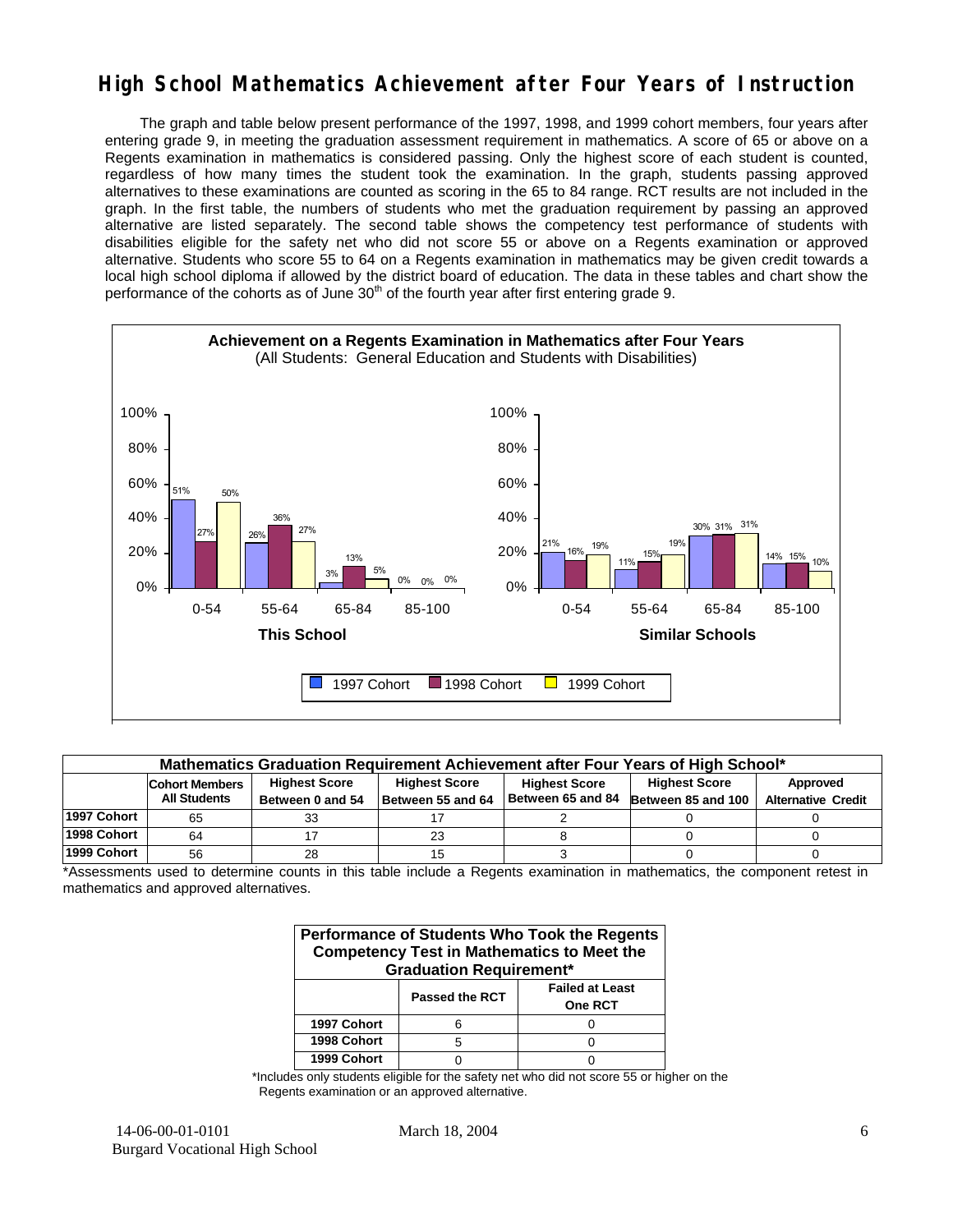### **Cohort Graduation Rates**

 Students were counted as graduates if they earned a local diploma with or without a Regents endorsement by August 31<sup>st</sup> of the fourth year after first entering grade 9. The graduation-rate cohort includes students who transferred to general education development (GED) programs. These students were not counted in the 1998 school accountability cohort for English and mathematics.



| <b>Cohort Graduation Rates</b> |                                  |                                |                                                             |                            |  |  |  |
|--------------------------------|----------------------------------|--------------------------------|-------------------------------------------------------------|----------------------------|--|--|--|
|                                | <b>Cohort</b><br>Members*<br>(a) | <b>Transfers to GED</b><br>(b) | <b>Graduation Rate</b><br>Cohort<br><b>Members</b><br>(a+b) | <b>Number</b><br>Graduated |  |  |  |
| 1998 Cohort                    | 63                               |                                |                                                             | 38                         |  |  |  |

\*Count as of August 31<sup>st</sup> of the fourth year after first entering grade 9.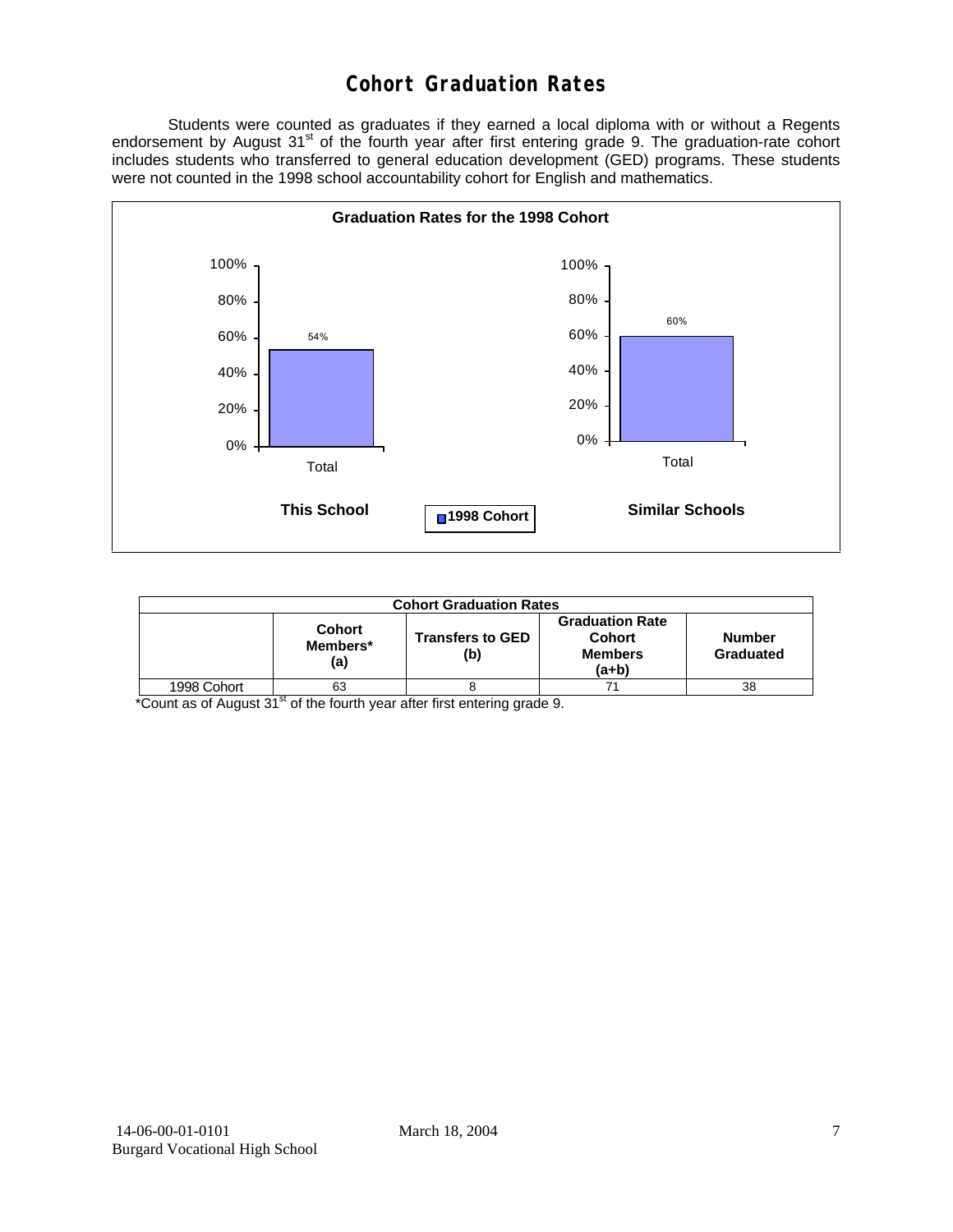# **Analysis of Student Subgroup Performance**

Historically, on State assessments the average performance of Black, Hispanic, and Native American students has been lower than that of White and Asian students. Similarly, students from lowincome families have not performed as well as those from higher income families. A high priority of the Board of Regents is to eliminate these gaps in student performance. In addition, Title I of the federal Elementary and Secondary Education Act includes explicit requirements "to ensure that students served by Title I are given the same opportunity to achieve to high standards and are held to the same high expectations as all students in each State."

This section of the school report card provides performance data for two years by racial/ethnic group, disability status, gender, English proficiency status, income level, and migrant status. The purpose of the student subgroup analyses is to determine if students who perform below the standards in any school tend to fall into particular groups, such as minority students, limited English proficient students, or economically disadvantaged students. If these analyses provide evidence that students in one of the groups achieve at a lower level than other students, the school and community should examine the reasons for this lower performance and make necessary changes in curriculum, instruction, and student support services to remedy these performance gaps. If your school did not report data for the 2002-03 school year for a subject and grade, a table showing data for subgroups in that subject and grade will not be included in the *Analysis*.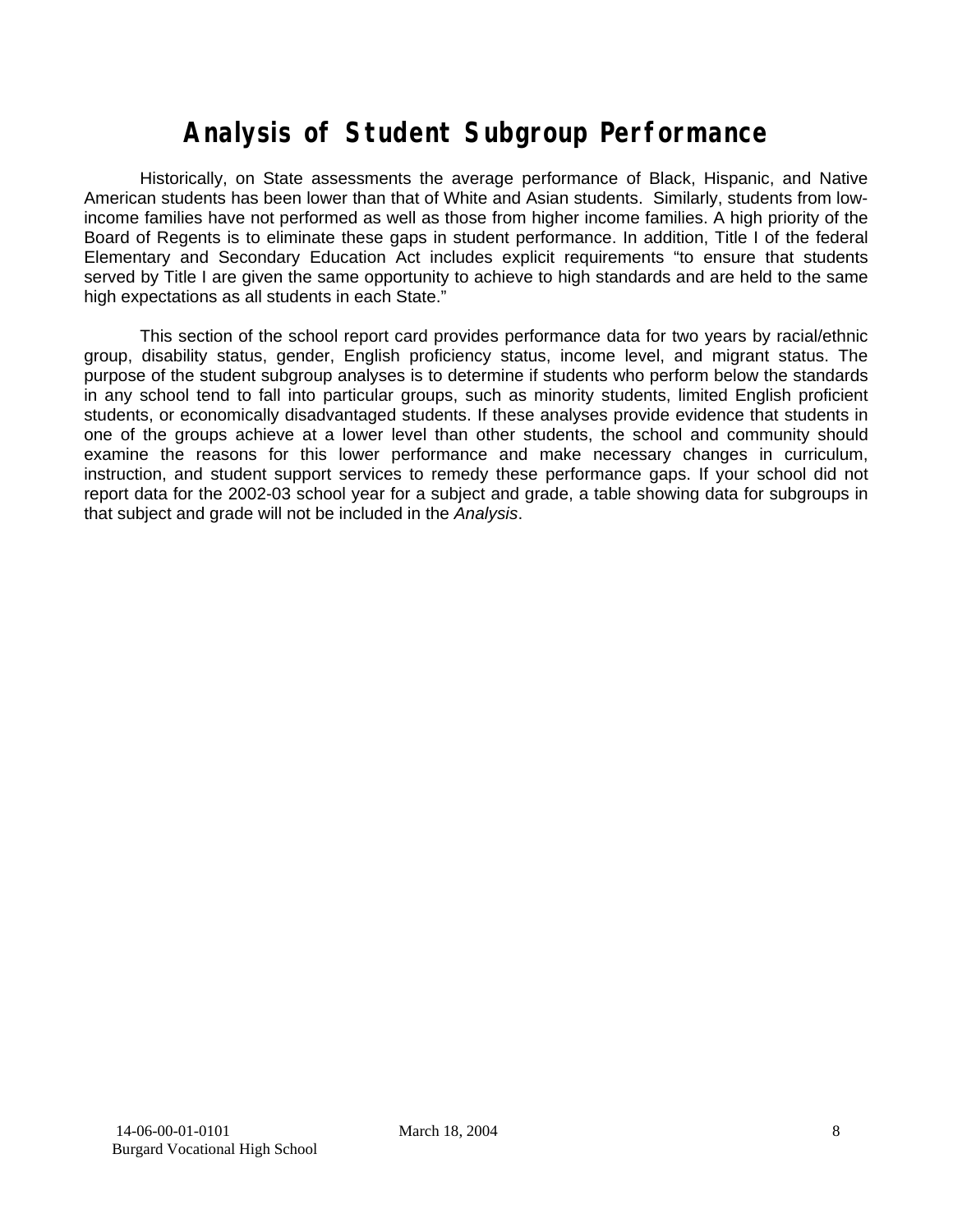### **1998 and 1999 High School Cohorts**

General-education students who first entered ninth grade in 1998 or 1999 must score 55 or higher on Regents English and mathematics examinations to graduate. During the phase-in of the Regents examination graduation requirements, all students (with district board of education approval) may qualify for a local diploma by earning a score of 55–64 on the required Regents examinations; a score of 65 or higher is required for a Regents diploma. Students with disabilities and certain students with a Section 504 Accomodation Plan may qualify for a local diploma by passing Regents competency tests. The data in these tables show the performance of the cohorts as of June 30<sup>th</sup> of the fourth year after first entering grade 9.

#### **Performance on the English Assessment Requirement for Graduation**

|                                              | 1998 Cohort     |                                            |                            |                   |                                     | 1999 Cohort              |                 |                |                   |                          |
|----------------------------------------------|-----------------|--------------------------------------------|----------------------------|-------------------|-------------------------------------|--------------------------|-----------------|----------------|-------------------|--------------------------|
|                                              |                 | <b>Count of Students</b><br><b>Percent</b> |                            |                   |                                     | <b>Count of Students</b> |                 |                | <b>Percent</b>    |                          |
| <b>Student Subgroup</b>                      |                 |                                            | by Score<br><b>Meeting</b> |                   | <b>Students</b>                     | by Score                 |                 | <b>Meeting</b> |                   |                          |
|                                              | <b>Students</b> | <b>Regents</b>                             |                            | Pass-             | Gradu-<br>ation<br>Require-<br>ment | in<br><b>Cohort</b>      | <b>Regents</b>  |                | Pass-             | Gradua-                  |
|                                              | in Cohort       | $55 -$<br>64                               | $65 -$<br>100              | ed<br><b>RCTs</b> |                                     |                          | $55 -$<br>64    | $65 -$<br>100  | ed<br><b>RCTs</b> | tion<br>Require-<br>ment |
| <b>Results by Race/Ethnicity</b>             |                 |                                            |                            |                   |                                     |                          |                 |                |                   |                          |
| American Indian/Alaskan Native               | $\mathbf{1}$    | s                                          | s                          | $\mathbf s$       | s                                   | 1                        | s               | s              | $\mathbf s$       | s                        |
| <b>Black</b>                                 | 44              | 15                                         | 20                         | $\mathbf 0$       | 80%                                 | 40                       | $\overline{27}$ | 6              | $\mathbf 0$       | 82%                      |
| Hispanic                                     | 4               | $\mathbf s$                                | s                          | s                 | s                                   | $\overline{2}$           | $\mathbf s$     | s              | s                 | s                        |
| Asian or Pacific Islander                    | 0               | 0                                          | $\mathbf 0$                | $\mathbf 0$       | 0%                                  | 0                        | 0               | 0              | $\mathbf 0$       | 0%                       |
| White                                        | 15              | 3                                          | 8                          | $\Omega$          | 73%                                 | 13                       | $\mathbf s$     | s              | s                 | s                        |
| Total                                        | 64              | 18                                         | 31                         | $\mathbf 0$       | 77%                                 | 56                       | 34              | 10             | $\mathbf 0$       | 79%                      |
| Small Group Totals (s)                       | 5               | $\Omega$                                   | 3                          | $\Omega$          | 60%                                 | 16                       | $\overline{7}$  | 4              | $\Omega$          | 69%                      |
| <b>Results by Disability Status</b>          |                 |                                            |                            |                   |                                     |                          |                 |                |                   |                          |
| General-education students                   | 57              | 17                                         | 28                         | 0                 | 79%                                 | 50                       | 31              | 10             | 0                 | 82%                      |
| Students with disabilities                   | $\overline{7}$  | $\mathbf{1}$                               | 3                          | $\mathbf 0$       | 57%                                 | 6                        | 3               | $\Omega$       | 0                 | 50%                      |
| Total                                        | 64              | 18                                         | 31                         | 0                 | 77%                                 | 56                       | 34              | 10             | 0                 | 79%                      |
| <b>Results by Gender</b>                     |                 |                                            |                            |                   |                                     |                          |                 |                |                   |                          |
| Female                                       | 22              | $\overline{7}$                             | 10                         | $\mathbf 0$       | 77%                                 | 12                       | 11              | 0              | $\mathbf 0$       | 92%                      |
| Male                                         | 42              | 11                                         | 21                         | $\Omega$          | 76%                                 | 44                       | 23              | 10             | $\Omega$          | 75%                      |
| Total                                        | 64              | 18                                         | 31                         | $\Omega$          | 77%                                 | 56                       | 34              | 10             | $\Omega$          | 79%                      |
| <b>Results by English Proficiency Status</b> |                 |                                            |                            |                   |                                     |                          |                 |                |                   |                          |
| English proficient                           | 63              | s                                          | s                          | $\mathbf s$       | s                                   | 54                       | s               | s              | s                 | s                        |
| Limited English proficient                   | 1               | s                                          | s                          | s                 | s                                   | 2                        | s               | s              | s                 | s                        |
| Total                                        | 64              | 18                                         | 31                         | $\Omega$          | 77%                                 | 56                       | 34              | 10             | $\Omega$          | 79%                      |
| <b>Results by Income Level</b>               |                 |                                            |                            |                   |                                     |                          |                 |                |                   |                          |
| Economically disadvantaged                   | 55              | 16                                         | 29                         | $\mathbf 0$       | 82%                                 | 38                       | 21              | 9              | $\mathbf 0$       | 79%                      |
| Not disadvantaged                            | 9               | $\overline{2}$                             | $\overline{2}$             | $\mathbf 0$       | 44%                                 | 18                       | 13              | $\mathbf{1}$   | 0                 | 78%                      |
| Total                                        | 64              | 18                                         | 31                         | $\Omega$          | 77%                                 | 56                       | 34              | 10             | 0                 | 79%                      |
| <b>Results by Migrant Status</b>             |                 |                                            |                            |                   |                                     |                          |                 |                |                   |                          |
| Migrant family                               | 0               | $\mathbf 0$                                | 0                          | $\mathbf 0$       | 0%                                  | 0                        | 0               | 0              | $\mathbf 0$       | 0%                       |
| Not migrant family                           | 64              | 18                                         | 31                         | 0                 | 77%                                 | 56                       | 34              | 10             | 0                 | 79%                      |
| Total                                        | 64              | 18                                         | 31                         | $\Omega$          | 77%                                 | 56                       | 34              | 10             | $\overline{0}$    | 79%                      |

#### **after Four Years of High School**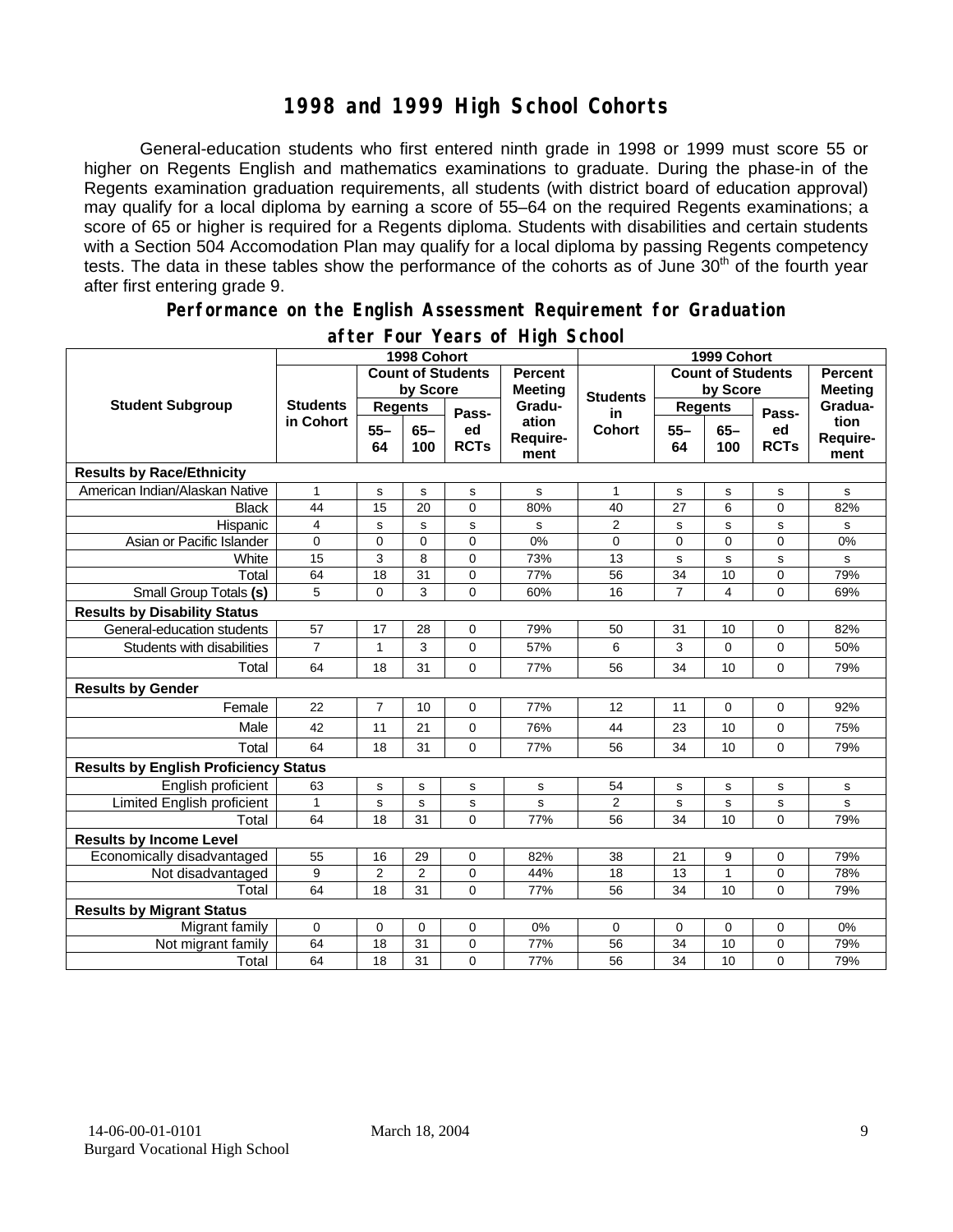#### **Performance on the Mathematics Assessment Requirement for Graduation after Four Years of High School**

|                                              | ordddation artor roar roars o'i rhyn Sonool<br>1998 Cohort |                                     |                |                |                                            | 1999 Cohort     |             |                         |                |          |  |
|----------------------------------------------|------------------------------------------------------------|-------------------------------------|----------------|----------------|--------------------------------------------|-----------------|-------------|-------------------------|----------------|----------|--|
|                                              |                                                            | <b>Count of Students</b><br>Percent |                |                | <b>Count of Students</b><br><b>Percent</b> |                 |             |                         |                |          |  |
| <b>Student Subgroup</b>                      | <b>Students</b><br>in<br><b>Cohort</b>                     | by Score                            |                |                | <b>Meeting</b><br>Gradu-                   | <b>Students</b> | by Score    |                         | <b>Meeting</b> |          |  |
|                                              |                                                            | <b>Regents</b>                      |                | <b>Regents</b> |                                            |                 |             | Gradua-                 |                |          |  |
|                                              |                                                            | $55 -$<br>$65 -$                    | Pass-<br>ed    | ation          | in<br><b>Cohort</b>                        | $55 -$          | $65 -$      | Pass-<br>ed             | tion           |          |  |
|                                              |                                                            | 64                                  | 100            | <b>RCTs</b>    | <b>Require-</b>                            |                 | 64          | 100                     | <b>RCTs</b>    | Require- |  |
|                                              |                                                            |                                     |                |                | ment                                       |                 |             |                         |                | ment     |  |
| <b>Results by Race/Ethnicity</b>             |                                                            |                                     |                |                |                                            |                 |             |                         |                |          |  |
| American Indian/Alaskan Native               | 1                                                          | s                                   | s              | s              | s                                          | 1               | s           | s                       | s              | s        |  |
| <b>Black</b>                                 | 44                                                         | 16                                  | 5              | $\mathbf{1}$   | 50%                                        | 40              | 12          | 2                       | $\Omega$       | 35%      |  |
| Hispanic                                     | 4                                                          | s                                   | s              | s              | s                                          | $\overline{2}$  | $\mathbf s$ | $\mathbf s$             | s              | s        |  |
| Asian or Pacific Islander                    | $\Omega$                                                   | 0                                   | $\Omega$       | $\Omega$       | 0%                                         | 0               | 0           | $\mathbf 0$             | $\Omega$       | 0%       |  |
| White                                        | 15                                                         | 5                                   | 3              | 4              | 80%                                        | 13              | s           | $\mathbf s$             | s              | s        |  |
| Total                                        | 64                                                         | 23                                  | 8              | 5              | 56%                                        | 56              | 15          | 3                       | 0              | 32%      |  |
| Small Group Totals (s)                       | 5                                                          | $\overline{2}$                      | $\mathbf 0$    | 0              | 40%                                        | 16              | 3           | $\mathbf{1}$            | 0              | 25%      |  |
| <b>Results by Disability Status</b>          |                                                            |                                     |                |                |                                            |                 |             |                         |                |          |  |
| General-education students                   | 57                                                         | 23                                  | 8              | 0              | 54%                                        | 50              | 15          | 3                       | 0              | 36%      |  |
| Students with disabilities                   | $\overline{7}$                                             | $\pmb{0}$                           | $\mathbf 0$    | 5              | 71%                                        | 6               | $\mathbf 0$ | 0                       | 0              | 0%       |  |
| Total                                        | 64                                                         | 23                                  | 8              | 5              | 56%                                        | 56              | 15          | 3                       | $\Omega$       | 32%      |  |
| <b>Results by Gender</b>                     |                                                            |                                     |                |                |                                            |                 |             |                         |                |          |  |
| Female                                       | 22                                                         | 6                                   | $\overline{2}$ | $\mathbf{1}$   | 41%                                        | 12              | 5           | 0                       | 0              | 42%      |  |
| Male                                         | 42                                                         | 17                                  | 6              | 4              | 64%                                        | 44              | 10          | 3                       | 0              | 30%      |  |
| Total                                        | 64                                                         | 23                                  | 8              | 5              | 56%                                        | 56              | 15          | 3                       | 0              | 32%      |  |
| <b>Results by English Proficiency Status</b> |                                                            |                                     |                |                |                                            |                 |             |                         |                |          |  |
| English proficient                           | 63                                                         | s                                   | s              | $\mathbf s$    | s                                          | 54              | s           | $\mathbf s$             | s              | s        |  |
| Limited English proficient                   | $\mathbf{1}$                                               | s                                   | s              | s              | s                                          | $\overline{2}$  | s           | $\mathbf s$             | s              | s        |  |
| Total                                        | 64                                                         | 23                                  | 8              | 5              | 56%                                        | 56              | 15          | 3                       | $\Omega$       | 32%      |  |
| <b>Results by Income Level</b>               |                                                            |                                     |                |                |                                            |                 |             |                         |                |          |  |
| Economically disadvantaged                   | 55                                                         | 22                                  | 8              | 4              | 62%                                        | 38              | 10          | $\overline{\mathbf{c}}$ | 0              | 32%      |  |
| Not disadvantaged                            | 9                                                          | 1                                   | 0              | $\mathbf{1}$   | 22%                                        | 18              | 5           | $\mathbf{1}$            | 0              | 33%      |  |
| Total                                        | 64                                                         | 23                                  | 8              | 5              | 56%                                        | 56              | 15          | 3                       | 0              | 32%      |  |
| <b>Results by Migrant Status</b>             |                                                            |                                     |                |                |                                            |                 |             |                         |                |          |  |
| Migrant family                               | $\mathbf 0$                                                | 0                                   | 0              | 0              | 0%                                         | 0               | 0           | 0                       | 0              | 0%       |  |
| Not migrant family                           | 64                                                         | 23                                  | 8              | 5              | 56%                                        | 56              | 15          | 3                       | 0              | 32%      |  |
| Total                                        | 64                                                         | 23                                  | 8              | 5              | 56%                                        | 56              | 15          | 3                       | 0              | 32%      |  |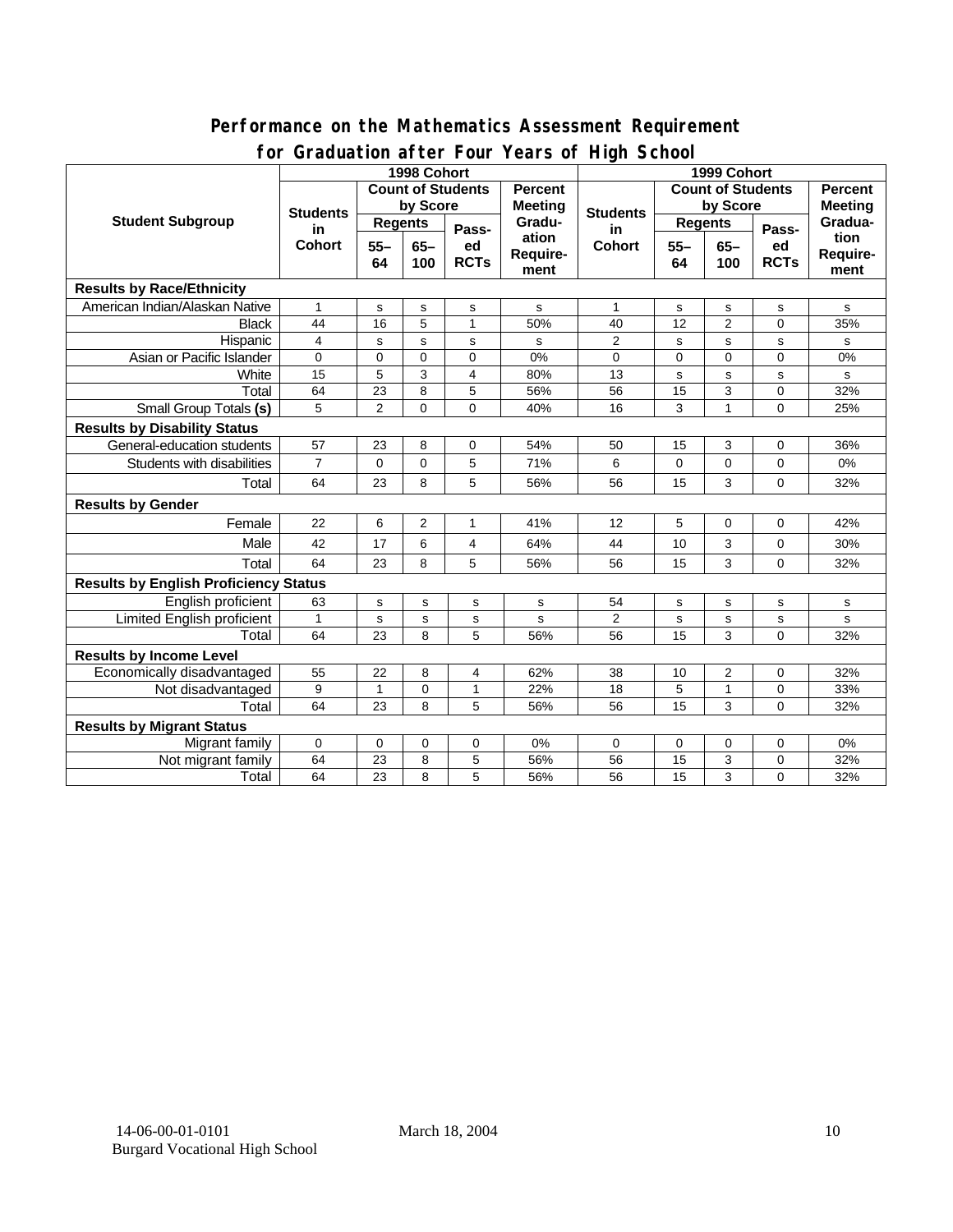### **Cohort Graduation Rates**

Students were counted as graduates in the first two columns of this table if they earned a local diploma with or without a Regents endorsement by June 30<sup>th</sup> of the fourth year after first entering grade 9 and in the second two columns if they earned a local diploma with or without a Regents endorsement by August 31<sup>st</sup> of the fourth year after first entering grade 9. The graduation-rate cohort includes students who transferred to general education development (GED) programs. These students were not counted in the 1998 school accountability cohort for English and mathematics.

|                                              | June 30, 2002                           | 1998 Cohort as of         | 1998 Cohort as of<br><b>August 31, 2002</b> |                           |  |  |  |  |  |
|----------------------------------------------|-----------------------------------------|---------------------------|---------------------------------------------|---------------------------|--|--|--|--|--|
| <b>Student Subgroup</b>                      | <b>Graduation</b><br><b>Rate Cohort</b> | <b>Graduation</b><br>Rate | Graduation<br><b>Rate Cohort</b>            | <b>Graduation</b><br>Rate |  |  |  |  |  |
| <b>Results by Race/Ethnicity</b>             |                                         |                           |                                             |                           |  |  |  |  |  |
| American Indian/Alaskan Native               | 1                                       | s                         | 1                                           | s                         |  |  |  |  |  |
| <b>Black</b>                                 | 45                                      | 53%                       | 50                                          | 48%                       |  |  |  |  |  |
| Hispanic                                     | 4                                       | s                         | 4                                           | s                         |  |  |  |  |  |
| Asian or Pacific Islander                    | $\mathbf 0$                             | 0%                        | $\mathbf 0$                                 | $0\%$                     |  |  |  |  |  |
| White                                        | 16                                      | 75%                       | 16                                          | 75%                       |  |  |  |  |  |
| Total                                        | 66                                      | 58%                       | 71                                          | 54%                       |  |  |  |  |  |
| Small Group Totals (s)                       | 5                                       | 40%                       | 5                                           | 40%                       |  |  |  |  |  |
| <b>Results by Disability Status</b>          |                                         |                           |                                             |                           |  |  |  |  |  |
| General-education students                   | 59                                      | 56%                       | 60                                          | 55%                       |  |  |  |  |  |
| Students with disabilities                   | $\overline{7}$                          | 71%                       | 11                                          | 45%                       |  |  |  |  |  |
| Total                                        | 66                                      | 58%                       | 71                                          | 54%                       |  |  |  |  |  |
| <b>Results by Gender</b>                     |                                         |                           |                                             |                           |  |  |  |  |  |
| Female                                       | 22                                      | 45%                       | 24                                          | 42%                       |  |  |  |  |  |
| Male                                         | 44                                      | 64%                       | 47                                          | 60%                       |  |  |  |  |  |
| Total                                        | 66                                      | 58%                       | 71                                          | 54%                       |  |  |  |  |  |
| <b>Results by English Proficiency Status</b> |                                         |                           |                                             |                           |  |  |  |  |  |
| English proficient                           | 65                                      | s                         | 69                                          | s                         |  |  |  |  |  |
| Limited English proficient                   | 1                                       | s                         | 2                                           | s                         |  |  |  |  |  |
| Total                                        | 66                                      | 58%                       | 71                                          | 54%                       |  |  |  |  |  |
| <b>Results by Income Level</b>               |                                         |                           |                                             |                           |  |  |  |  |  |
| Economically disadvantaged                   | 57                                      | 61%                       | 45                                          | 78%                       |  |  |  |  |  |
| Not disadvantaged                            | 9                                       | 33%                       | 26                                          | 12%                       |  |  |  |  |  |
| Total                                        | 66                                      | 58%                       | 71                                          | 54%                       |  |  |  |  |  |
| <b>Results by Migrant Status</b>             |                                         |                           |                                             |                           |  |  |  |  |  |
| Migrant family                               | 0                                       | 0%                        | 0                                           | 0%                        |  |  |  |  |  |
| Not migrant family                           | 66                                      | 58%                       | 71                                          | 54%                       |  |  |  |  |  |
| Total                                        | 66                                      | 58%                       | 71                                          | 54%                       |  |  |  |  |  |